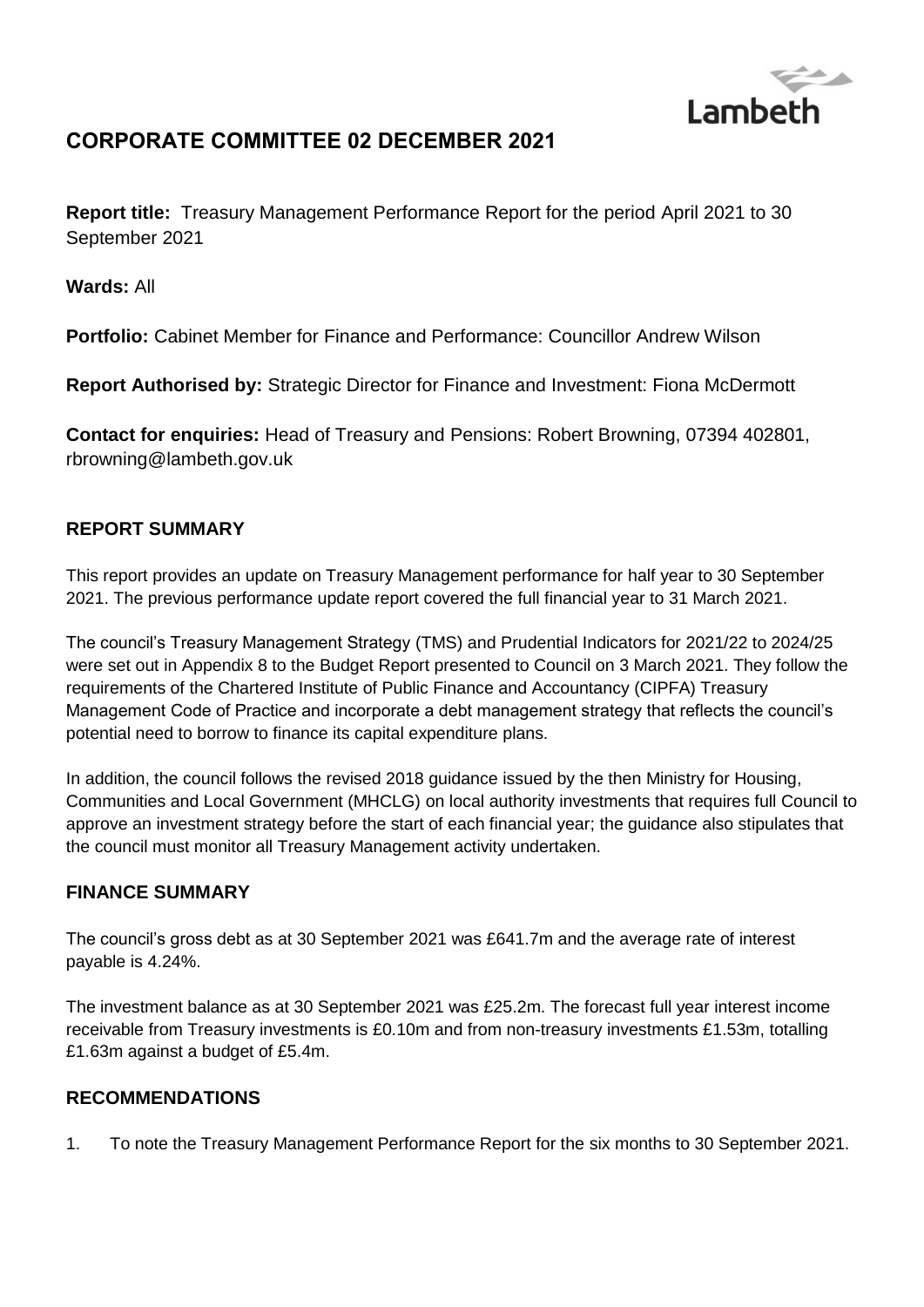## **1. CONTEXT**

- 1.1 This report fulfils the council's legal obligations under the Local Government Act 2003 to have regard to both the CIPFA Treasury Management Code of Practice and the MHCLG Guidance.
- 1.2 CIPFA defines Treasury Management as "the management of the organisation's borrowing, investments and cash flows, its banking, money market and capital market transactions; the effective control of the risks associated with those activities and the pursuit of optimum performance consistent with those risks".
- 1.3 The last performance update report covered the full year period to 31 March 2021.
- 1.4 This report updates the Committee on performance for the period 1 April 2021 to 30 September 2021.

### **2. PROPOSAL AND REASONS Treasury Management Strategy**

- 2.1 Council approved the 2021/22 TMS at its meeting on 3 March 2021. The council's stated investment strategy is to prudently manage an investment policy to achieve, in order of priority, security (protecting the capital sum from loss), liquidity (keeping funds readily available to meet expenditure when required), and yield after consideration of the first two priorities.
- 2.2 The council's exposure to security and interest rate risk could have been reduced by repaying some of the £641.7m outstanding long-term debt as at 30 September 2021, and, where possible, by rescheduling the average maturity of the loans. However, under the current economic conditions together with the available PWLB terms, the costs in terms of interest and premium payable would be prohibitive and any benefit would be marginal.
- 2.3 The council's stated borrowing strategy is to finance long-term borrowing from cash balances to the extent that reserves prudently allow, and then use external borrowing.
- 2.4 The annual interest payable against the existing £641.7m of borrowing is £27.2m at an average interest rate of 4.24%.
- 2.5 The Cabinet Member for Finance, following advice from the S151 Officer and the council's advisors, has approved 50yr borrowing of £360m from the Public Works Loan Board (PWLB). Of the approved amount, £40m was borrowed in 2018/19, £150m in 2019/20 and £50m in 2020/21; the remaining balance of £120m will be borrowed as required up to the end of 2023/24.
- 2.6 Borrowing against the £360m to date has been staggered, and further borrowing will take place in similar tranches rather than taken in one lump sum. All borrowing will be for the council's Capital Programme and non-treasury projects. The exact timing of borrowing will depend on the council's cashflow position and/or prevailing interest rates. Any surplus monies held at any given time will be invested in line with the criteria set out within the Treasury Management Strategy (TMS).
- 2.7 This will spread the risk in respect of possible interest rate movement and allow gilt yields and market movements to be monitored; it will also allow further internal analysis of the individual projections by the capital and major projects teams. The interest rate forecast will be reviewed regularly, with markets anticipating interest rates to increase in late 2021/early 2022.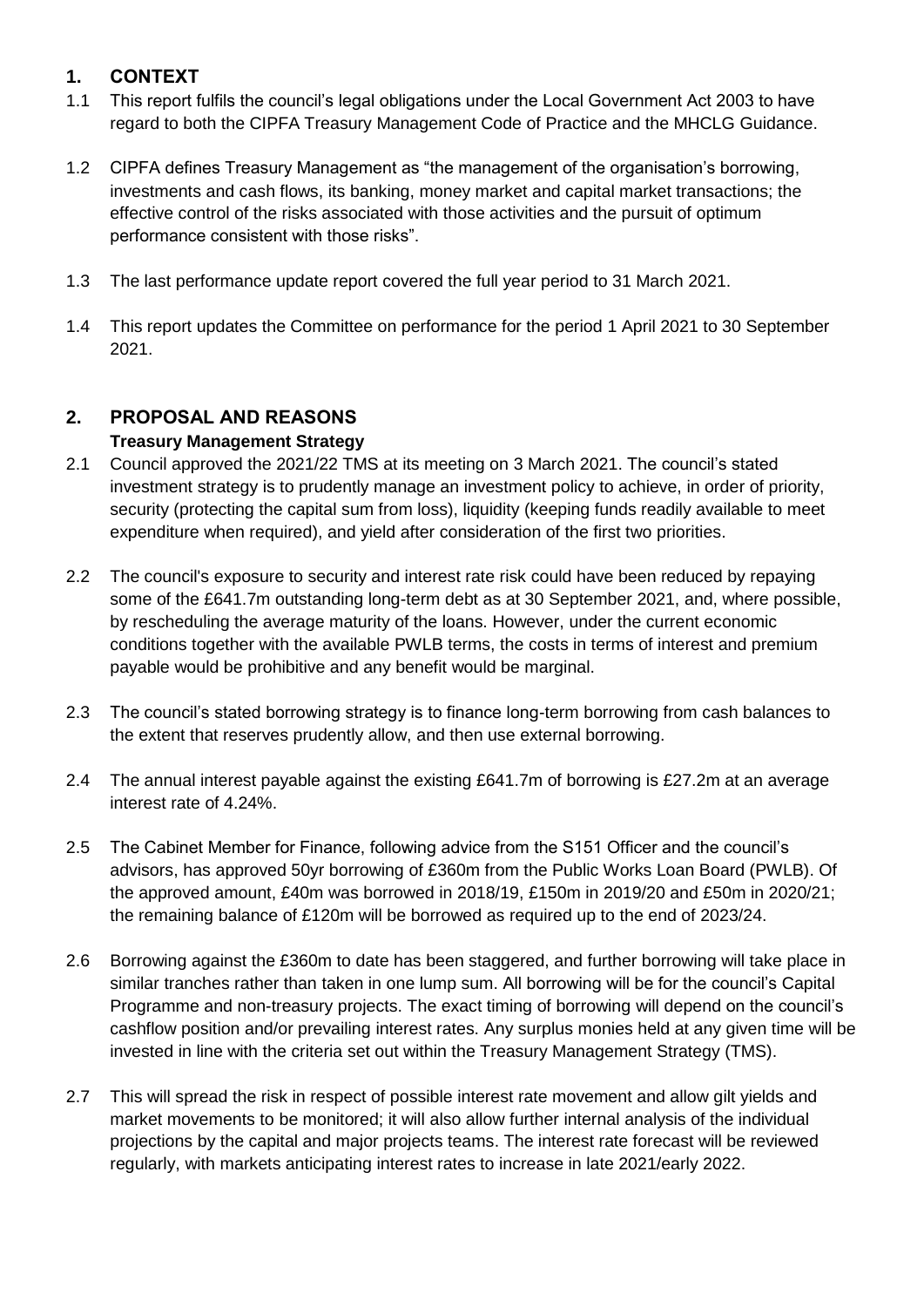2.8 The S151 Officer is pleased to report that all Treasury Management activity undertaken in the year complied with the approved TMS, the CIPFA Code of Practice, and the relevant legislative provisions.

#### **Cash Balances and Impact of COVID-19 as at 30 September 2021**

- 2.9 A robust cashflow forecast is in place and is continuously reviewed to take account of funding requirements, both operational and in respect of capital financing, which allows for more informed borrowing and investment decision-making.
	- a. The council's cash balance as at 30 September 2021 stood at £55.0m, forecast to decrease to £20.0m by 31 March 2022 excluding any additional borrowing that may be undertaken in the year.
	- b. The cashflow forecast retains a small daily allowance for the ongoing impact of COVID-19 on the council's finances, which is reviewed and adjusted on an ongoing basis as appropriate to reflect ongoing developments.
	- c. Officers will continue to review, amend and improve the cashflow forecasts where possible.

#### **Treasury Management Performance**

2.10 The table below sets out the approved TMS performance indicators for 2021/22 against the midyear position as at 30 September 2021. Each indicator has been RAG rated for ease of reference.

| <b>Indicator Description</b>                                        | <b>Agreed</b><br><b>Performance</b><br>or target | <b>Status as</b><br>at 30<br><b>September</b><br>2021 | <b>RAG</b><br><b>Status</b> |
|---------------------------------------------------------------------|--------------------------------------------------|-------------------------------------------------------|-----------------------------|
| Borrowing Limits for the Years 2021/22                              |                                                  |                                                       |                             |
| Authorised Limit (Borrowing only)                                   | £1,441m                                          | £641.7m                                               | G                           |
| Operational Limit (Borrowing only)                                  | $\overline{E}$ 1,341m                            | £641.7m                                               | G                           |
| <b>Security: Average Credit Rating</b>                              |                                                  |                                                       |                             |
| Portfolio average credit rating (where available)                   | $A -$                                            | A-                                                    | G                           |
| <b>Compliance with MHCLG Non-Specified Investment Limits</b>        |                                                  |                                                       |                             |
| <b>Total Long-Term Investments</b>                                  | £50m                                             | <b>£NIL</b>                                           | G                           |
| Total Investments with Building Societies rated below [A-]<br>£180m |                                                  | £10m                                                  | G                           |
| Total of other non-credit rated Pooled Funds                        | £15m                                             | <b>£NIL</b>                                           | G                           |
| Total of Funding Circle Loans (non-credit rated)                    | £0.1m                                            | <b>£NIL</b>                                           | G                           |
| <b>Compliance with MHCLG Specified Investment Limits</b>            |                                                  |                                                       |                             |
| <b>Total investments in MMF</b>                                     | £50m                                             | <b>£NIL</b>                                           | G                           |
| <b>Budgeted Investment Return</b>                                   |                                                  |                                                       |                             |
| Return on Investments                                               | 0.10%                                            | 0.46%                                                 | G                           |
| <b>Liquidity: Cash Available Within Three Months</b>                |                                                  |                                                       |                             |
| Total cash available without borrowing (incl. GF Account            | £10m                                             | £60m                                                  | G                           |
| Balance)                                                            |                                                  |                                                       |                             |
| Total cash available including borrowing (incl. GF Account          | £20m                                             | £60m                                                  | G                           |
| Balance)                                                            |                                                  |                                                       |                             |
| <b>Maturity Structure of Borrowing</b>                              |                                                  |                                                       |                             |
| Under 12 months                                                     | 0% - 20%                                         | 0.00%                                                 | G                           |
| 12 months and within 24 months                                      | 0% - 20%                                         | 1.40%                                                 | G                           |
| 24 months and within five years                                     | $0\% - 25\%$                                     | 6.79%                                                 | G                           |
| Five years and within ten years                                     | 0% - 75%                                         | 5.27%                                                 | G                           |
| 10 to 20 years                                                      | 0% - 75%                                         | 7.36%                                                 | G                           |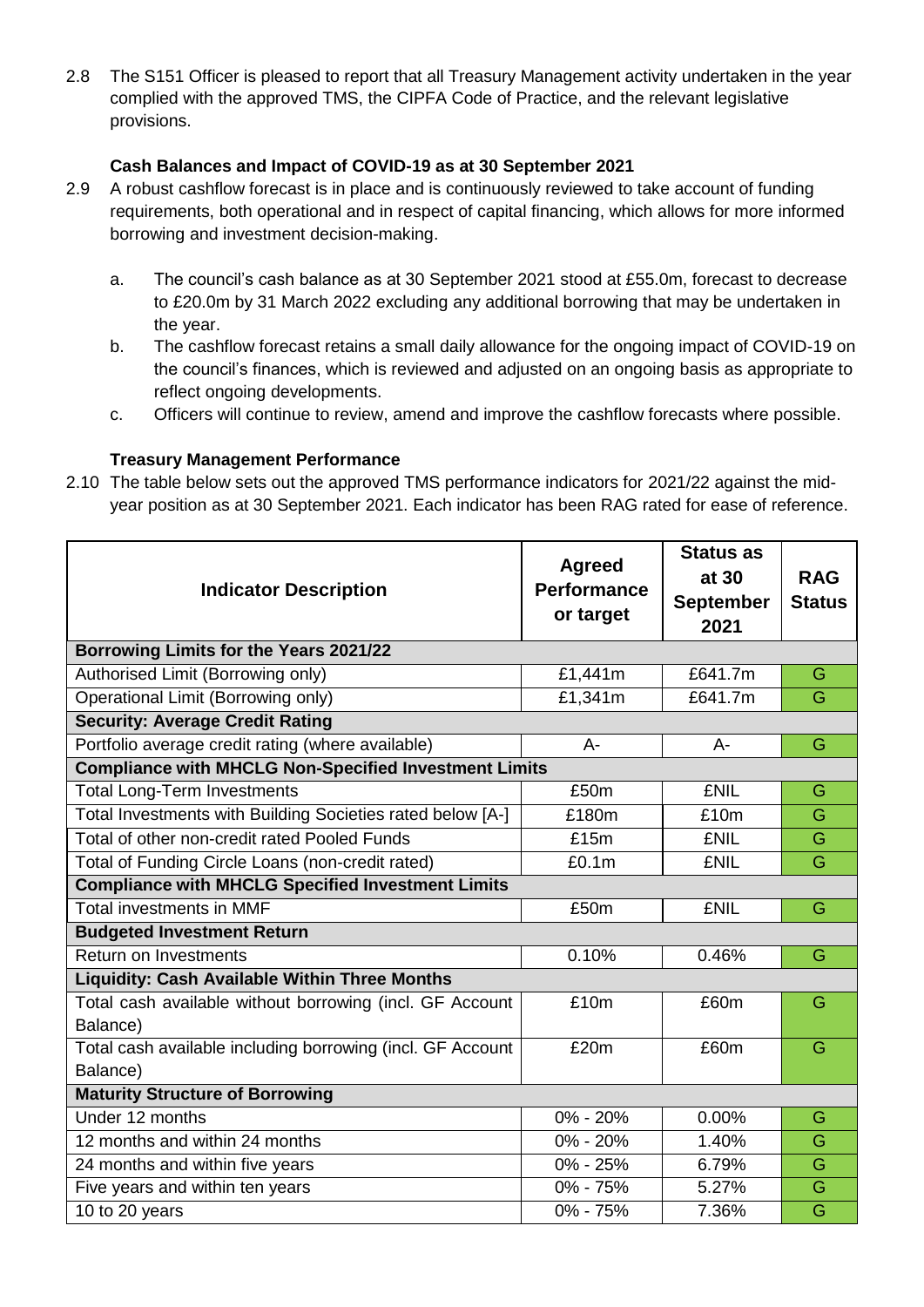| 20 to 30 years                                                  | 0% - 100%     | 9.99%       |  |  |
|-----------------------------------------------------------------|---------------|-------------|--|--|
| 30 to 40 years                                                  | $0\% - 100\%$ | 31.78%      |  |  |
| 40 to 50 years                                                  | 0% - 100%     | 37.40%      |  |  |
| <b>Principal Sums Invested for Periods Longer Than 365 Days</b> |               |             |  |  |
| Investments longer than 365 days                                | £50m          | <b>£NIL</b> |  |  |

- 2.11 The council has adopted a voluntary measure of its exposure to credit risk by monitoring the weighted average credit rating of its investment portfolio, where credit ratings are available. As at 30 September 2021, the Portfolio average credit rating was A- which is on target with the agreed indicator.
- 2.12 The investment balance held as at the 30 September 2021 was £25.2 million and the average rate of return achieved in the year to date was 0.46%. The full year forecast income receivable from Treasury investments is £0.10m, and from non-treasury investments £1.53m, totalling £1.63m against a budget of £5.4m. The budget for expected interest income receivable was set in expectation of loans being advanced to Homes for Lambeth, but a delay in their drawdown of funds has resulted in a shortfall against budgeted returns.
- 2.13 The corresponding budget for interest payable was also increased in 2021/22 by £4.5m to account for the costs of additional external borrowing to finance the loans to Homes for Lambeth. As these loans have not been drawn at the expected rate, the reduction in interest receivable will be offset by the lower than expected borrowing costs.

#### **Non-Treasury Investments**

2.14 Investment in other financial assets and property primarily for financial return or to support service outcomes is classed as non-treasury investment activity; this can include loans to third parties (such as charities, local enterprises, or joint ventures), investments in subsidiaries, and investment property portfolios. Whilst such investments will impact on the Treasury function and are usually funded from capital expenditure, they are not managed as part of the normal Treasury management function. The council's material non-treasury investments include the following:

#### *Real Lettings Property Fund*

2.15 The council is a partner in the Real Lettings Property Fund operated by Resonance Limited and membership includes a number of other London authorities as well as the GLA, Guys and St Thomas Charity, and St Mungo's Community Housing Association. The principal activity of the Partnership is the purchase, development and letting of residential property in the Greater London area to St Mungo's to target the reduction of homelessness and provide more affordable and costeffective access to affordable accommodation for former homeless people or those at risk of homelessness, in temporary accommodation. The Property Fund has a 9-year life and aims to deliver a cash yield of 2% per annum, together with a share of the capital appreciation at the end of the loan term. The council has invested £30m in the fund and has access to approximately 100 properties, the use of which is expected to result in savings to the council of approximately £3.6m over the life of the fund through a reduction in the provision of temporary accommodation. As at 30 September 2021 the council has received £0.29m in income from the fund relating to 2021/22.

#### *Homes for Lambeth*

2.16 The council is committed to increasing the supply of social housing across the borough and to this end has established the wholly owned Homes for Lambeth Group (HfL) of companies to build and manage the development of new homes. Funding to Homes for Lambeth is provided by the council in the form of loans at commercial rates and specific terms set out in individual loan agreements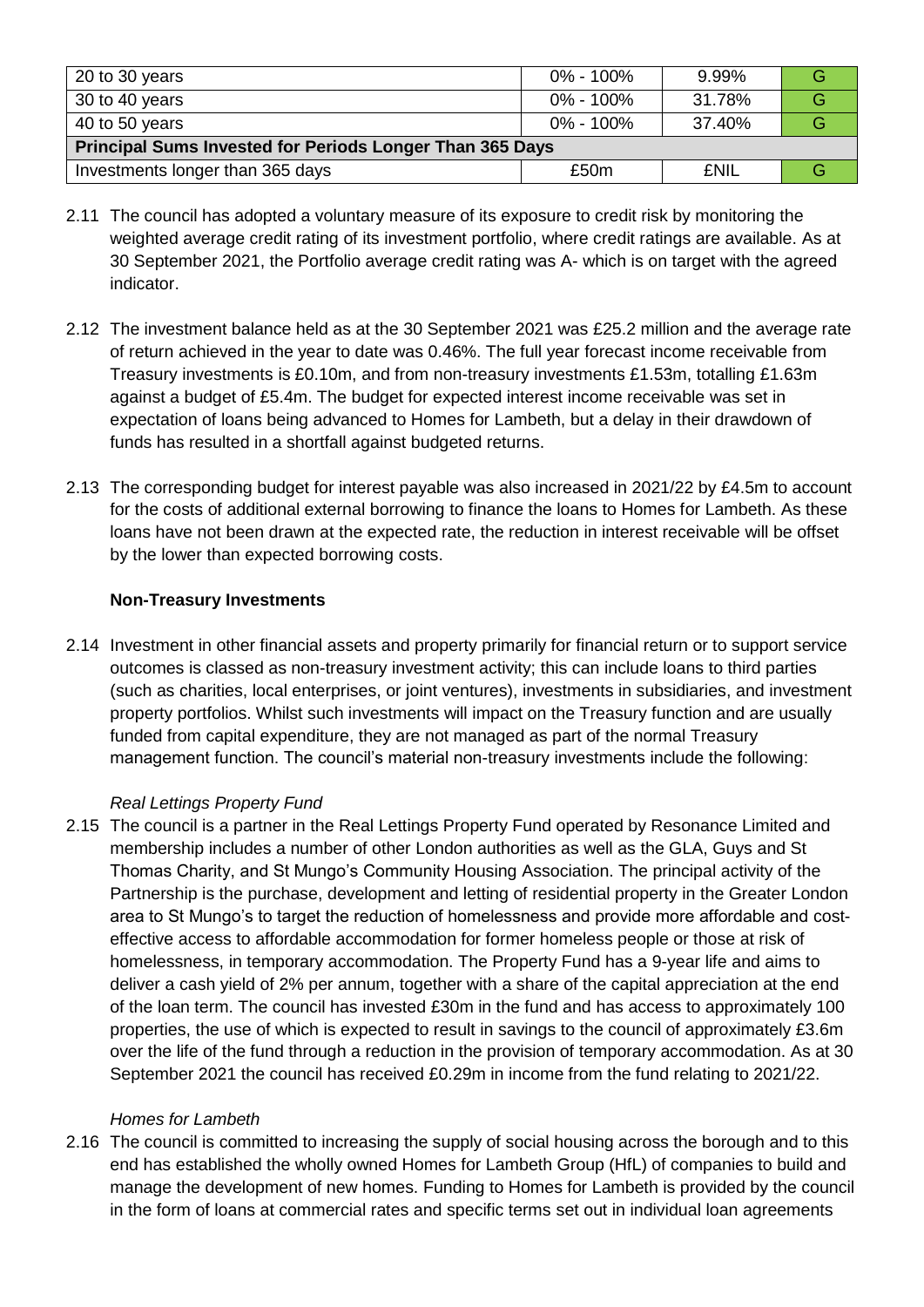and within the scope of the Memorandum of Understanding. The council has set an upper limit of £150m for outstanding loans to HfL at any one time, and as at 30 September 2021 the loan balance was £26.6m (which includes accumulated interest charges to date); total interest accrued in the six months to 30 September was £0.47m.

### **Average Cost of Capital**

2.17 The table below presents the council's forecast internal borrowing position for 2021/22 based on data as at 30 September 2021:

| 2020/21    |                                         | <b>Forecast</b> | Change    |
|------------|-----------------------------------------|-----------------|-----------|
| (E'000)    |                                         | 2021/22         |           |
|            |                                         | (E'000)         | (E'000)   |
| 1,070,395  | Capital Financing Requirement (CFR)     | 1,287,689       | 217,294   |
| (90, 738)  | <b>PFI Liability</b>                    | (87, 778)       | 2,960     |
| 979,657    | <b>Underlying Borrowing Requirement</b> | 1,199,911       | 220,254   |
| (641, 658) | <b>External Borrowing</b>               | (761, 658)      | (120,000) |
| 337,999    | Internal Borrowing                      | 438,253         | 100,254   |

- 2.18 The forecast assumes that additional external borrowing of at least £120m will be undertaken in 2021/22, being the pre-approved balance of PWLB borrowing yet to be drawn down, in order to part-finance the underlying borrowing requirement.
- 2.19 The estimated average cost of internal borrowing is £2.03m based on the mid-year investment return rate of 0.46% on total forecast internal borrowing of £438.3m.
- 2.20 PWLB borrowing totals £641.7m as at 30 September 2021, with an annual interest charge of £27.2m at an average rate of 4.24%. The average remaining life of the debt portfolio is 33.25 years and the premium payable on early repayment of the whole portfolio is estimated to be £478.4m using premature repayment rates as at 30 September 2021.

### **3. FINANCE**

3.1 This report describes the council's Treasury Management activities and performance for the six months 30 September 2021; there are no additional financial comments.

### **4. LEGAL AND DEMOCRACY**

- 4.1 The prudential capital finance system relies on the provisions of Part 1 of the Local Government Act 2003. Under this system, local authorities can borrow funds for capital investment as long as the borrowing remains within prudent limits.
- 4.2 Section 1 of the 2003 Act allows the Council to borrow for any purpose related to its functions or the prudent management of its financial affairs, provided it does not breach the affordable borrowing limit determined in accordance with section 3(1) of the Act. By virtue of section 3(8): "A local authority's function under subsection (1) shall be discharged only by the authority." Accordingly, as stated in the body of the report above, the authority's Treasury Management Strategy (incorporating the debt and investment strategies) and prudential indicators for 2021/22 to 2024/25 was approved by the Council at its budget-setting meeting on 3 March 2021.
- 4.3 The terms of reference of Corporate Committee include: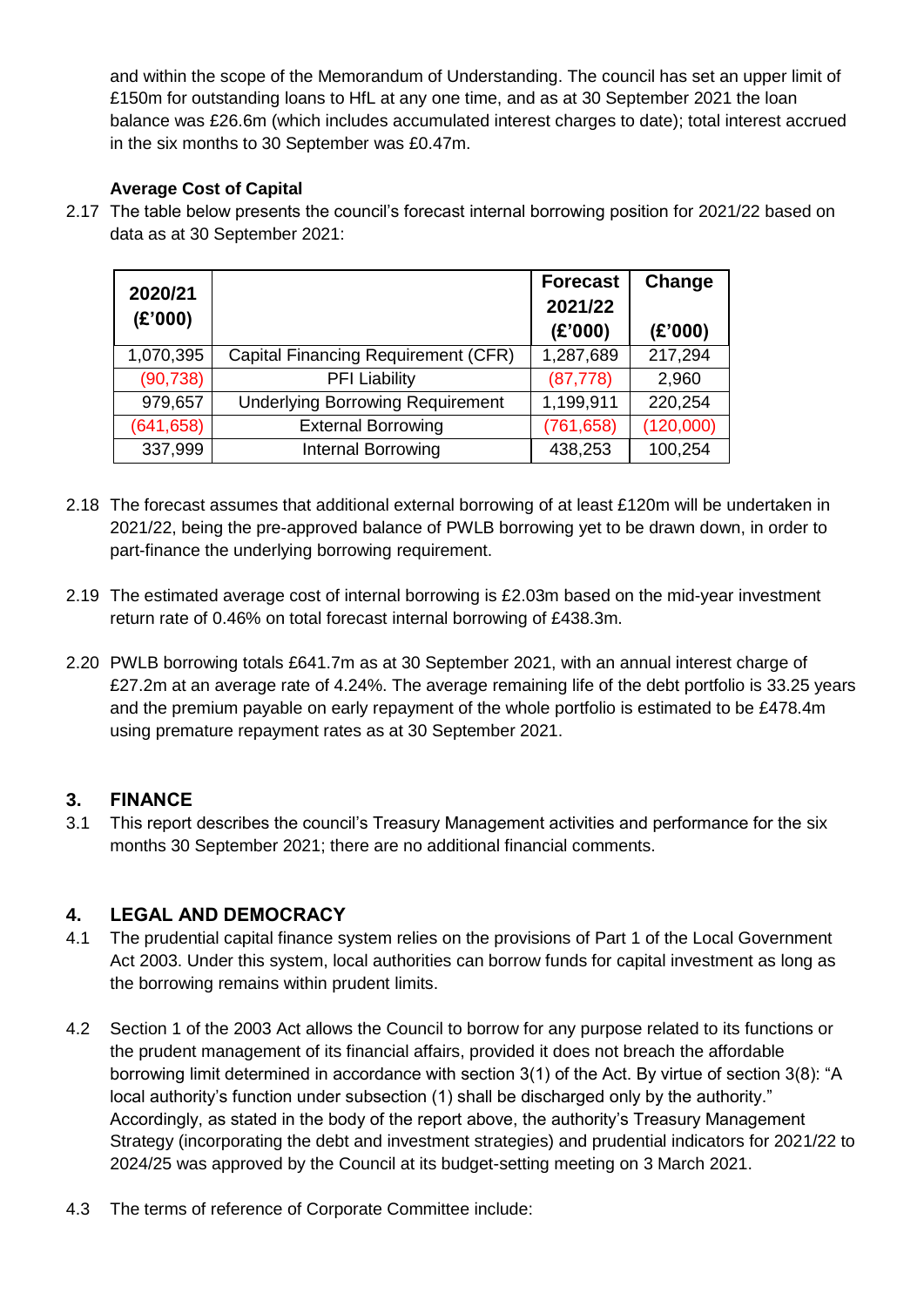*"To consider and subsequently approve the Council's statement of accounts and to consider any reports produced by the Chief Finance Officer in accordance with the duty to make arrangements for the proper administration of the Council's financial affairs, but not in respect of the formulation of a plan or strategy which is a function of the Cabinet (and subject to final approval by the Council) or detailed operational matters which are within the purview of the Cabinet.*"

- 4.4 Responsibility for the execution and administration of Treasury Management decisions lies with the Chief Financial Officer (Director of Finance and Property (s151 Officer)), who will act in accordance with the council's policy statement and Treasury Management Practices and CIPFA's Code of Practice on Treasury Management in the Public Services. In addition to the Chief Financial Officer's duty to present at full Council's annual budget meeting a proposed Treasury Management Strategy for the following financial year, they are also required by Financial Regulations to present to Corporate Committee an annual report on Treasury Management activity.
- 4.5 There are no additional comments from Democratic Services.

## **5. CONSULTATION AND CO-PRODUCTION**

5.1 Not applicable.

#### **6. RISK MANAGEMENT**

6.1 Treasury investment decisions involve taking risks that Members of the Committee should always bear in mind. Generally, risk is taken to mean the variability of returns. Investments with greater risk must usually promise higher returns than those with less risk; Members must consider the risk/reward trade-off and the key requirement for security and liquidity ahead of yield.

### **7. EQUALITIES IMPACT ASSESSMENT**

7.1 There are no equalities impacts arising from any decisions to be taken as a result of this report, which is for noting only.

#### **8. COMMUNITY SAFETY**

8.1 There are no community safety implications that arise from this report, which is for noting the performance of the council's investments only.

### **9. ORGANISATIONAL IMPLICATIONS**

9.1 There are no implications against any of the below sub-headings arising from this report, which is for noting the performance of the council's investments only.

#### **Environmental**

9.2 None

#### **Health**

9.3 None

#### **Corporate Parenting**

9.4 None.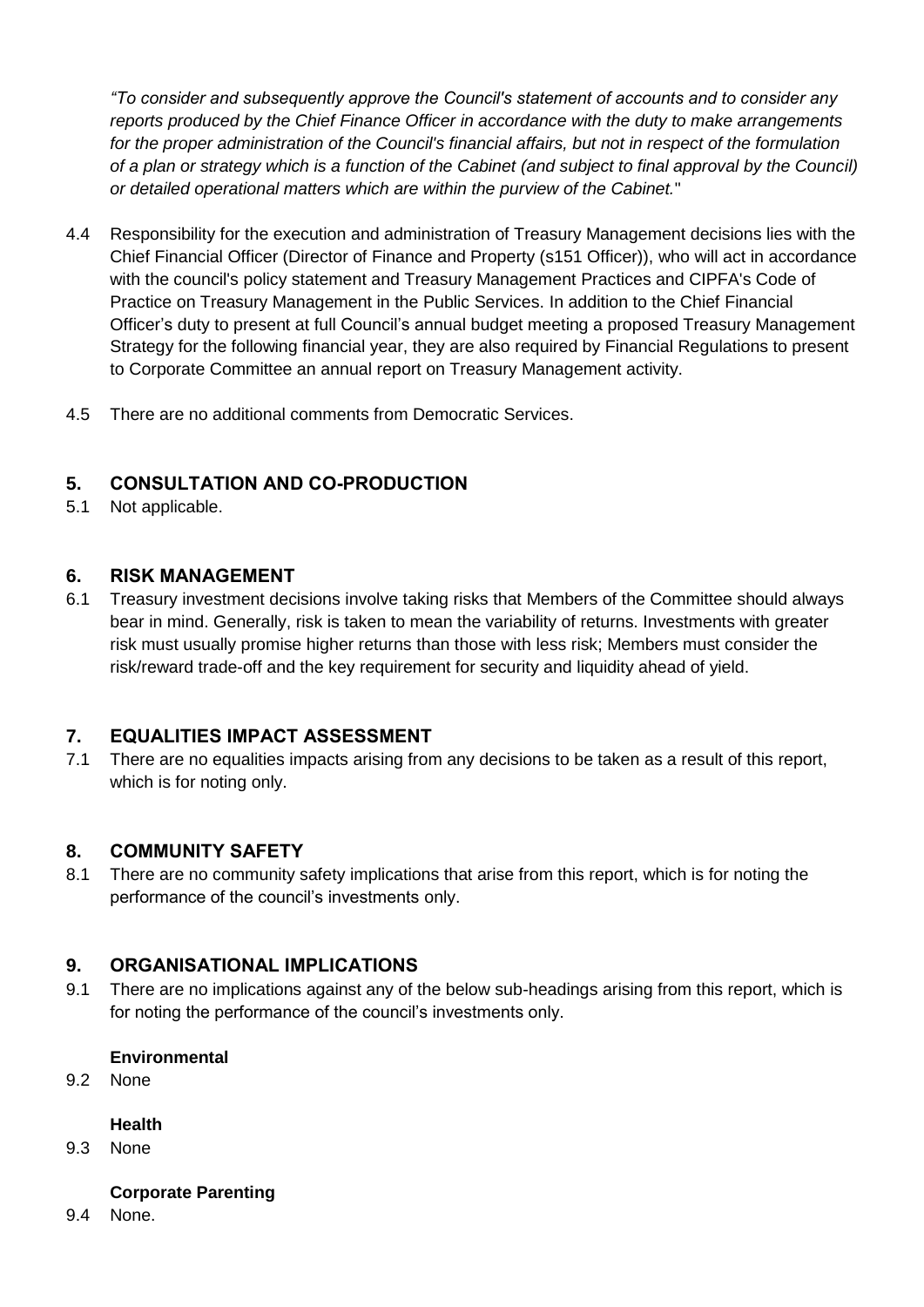### **Staffing and accommodation**

9.5 None

### **Responsible Procurement**

9.6 None

## **10. TIMETABLE FOR IMPLEMENTATION**

10.1 Not applicable; this report is for noting only.